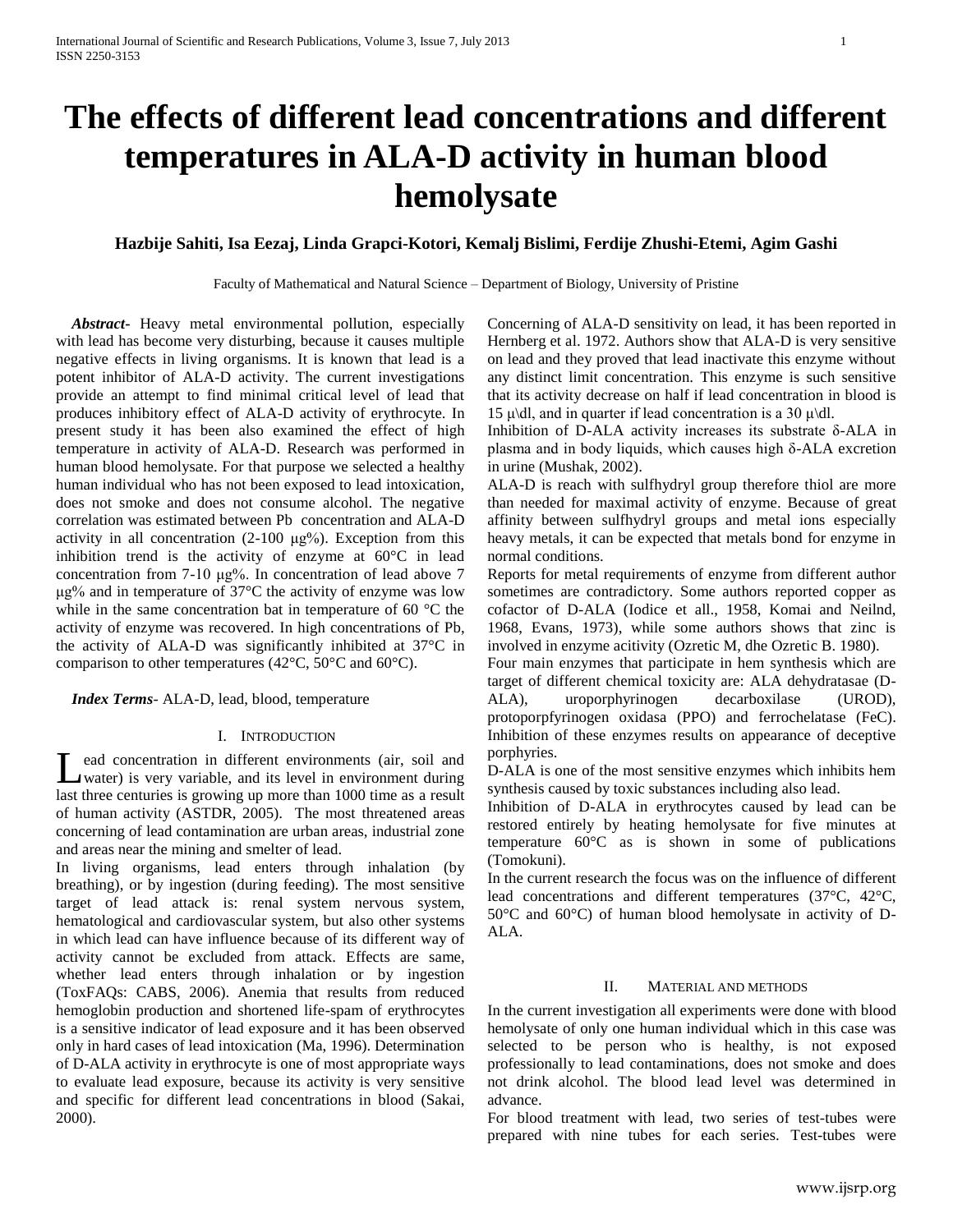wrapped with aluminum folio and heparinizied with 0,02 ml heparin/ml blood.

Blood was treated with lead acetate in different concentrations from 3-10μ% for each subunit and from 20-100μ% in every ten subunits.

Blood lead level was determined with flame atomic absorption spectrometry, method by Milic (Milic, 1985).

The activity of D-ALA was estimated according by standardized method of Berlin and Schaller (1974).

Results of this investigation were also processed statistically and presented as average values with corresponding standard deviations. Statistical software Sigmastat was used for processing results.

#### III. RESULTS

Results presented in Fig. 1 demonstrate that activity of D-ALA corresponds to linear inhibition starting from 2-10 μg % of lead concentration. It was noticed from Fig. 1 that there was negative correlations between activity of D-ALA and lead concentration in all temperatures. Exception from this inhibition trend is the activity of enzyme at 60°C in lead concentration from 7-10 μg%. In concentration of lead above 7  $\mu$ g% and in temperature of 37°C the activity of enzyme was low while in the same concentration bat in temperature of 60 °C the activity of enzyme was recovered (Fig. 1).



Fig 1: Correlation between ALA-D activity and lead concentration (2-10 μg%) in different temperatures (37°C,42°C,  $50^{\circ}$ C and  $60^{\circ}$ C)

Compared with temperature 37°C, in all other temperatures enzyme activity is higher but with negative correlation with lead concentration. From Fig. 1 it is obvious that point of 7μg% at 37°C is critical for enzyme activity, because there appears a significant decline of D-ALA activity.

In other case, in high lead concentration (20-100  $\mu$ g%) at 37°C, activity of D-ALA shows linear decrease until value of 70μg%, and above this value enzyme activity remain unchanged and very low (Fig. 2).

At temperature of 42°C until the lead concentration of 50μg% the enzyme activity is higher than at temperature of 37°C. At high temperatures such as 50°C and 60°C, enzyme activity is much higher than in temperatures of 37°C and 42°C. Temperature of 60°C has restored activity of enzyme in lead concentration from 20μg% till 50μg%. After that enzyme activity has started to fall down and in lead concentration of 100μg% the enzyme activity is 56 U /LE as is shown in Fig. 2.



Fig. 2: Correlation between ALA-D activity and lead concentration (20-100 μg%) in different temperatures (37°C,42°C, 50°C and 60°C)

## IV. DISCUSSION

The relationships between the amounts of dose and the degree of effect produced by the dose are denoted as dose-effect relationship and are an essential requirement for biological effect monitoring (Sakai, 2000).

Determination of ALAD activity in erythrocytes is one of the most useful methods for evaluation of lead exposure, because the activity is extremely sensitive and specific for blood lead concentration. The activity is inhibited by lead in concentration between 5 and 50μg/100g blood (33-36 Sakai 2000).

The present study has shown negative correlation between lead concentration and D-ALA activity. These results are compatible with data obtained previously in the laboratory of our Institute carried out with different natural animal population and human population near of lead and zinc smelter "Trepca" in Mitrovica (Elezaj et all., 1988, Bakalli et all., 1990, Elezaj et all., 2004).

The research done by Hernberg and Nikanen (1970) with 26 students with blood lead concentration of 15 μg / dl, shows also an exponential negative correlation between ALA-D activity and blood lead concentration.

Campagna et all. (1999) claims that they have identified lowest potential threshold of lead (3.2-4.8 μg / dl), above which ALA-D